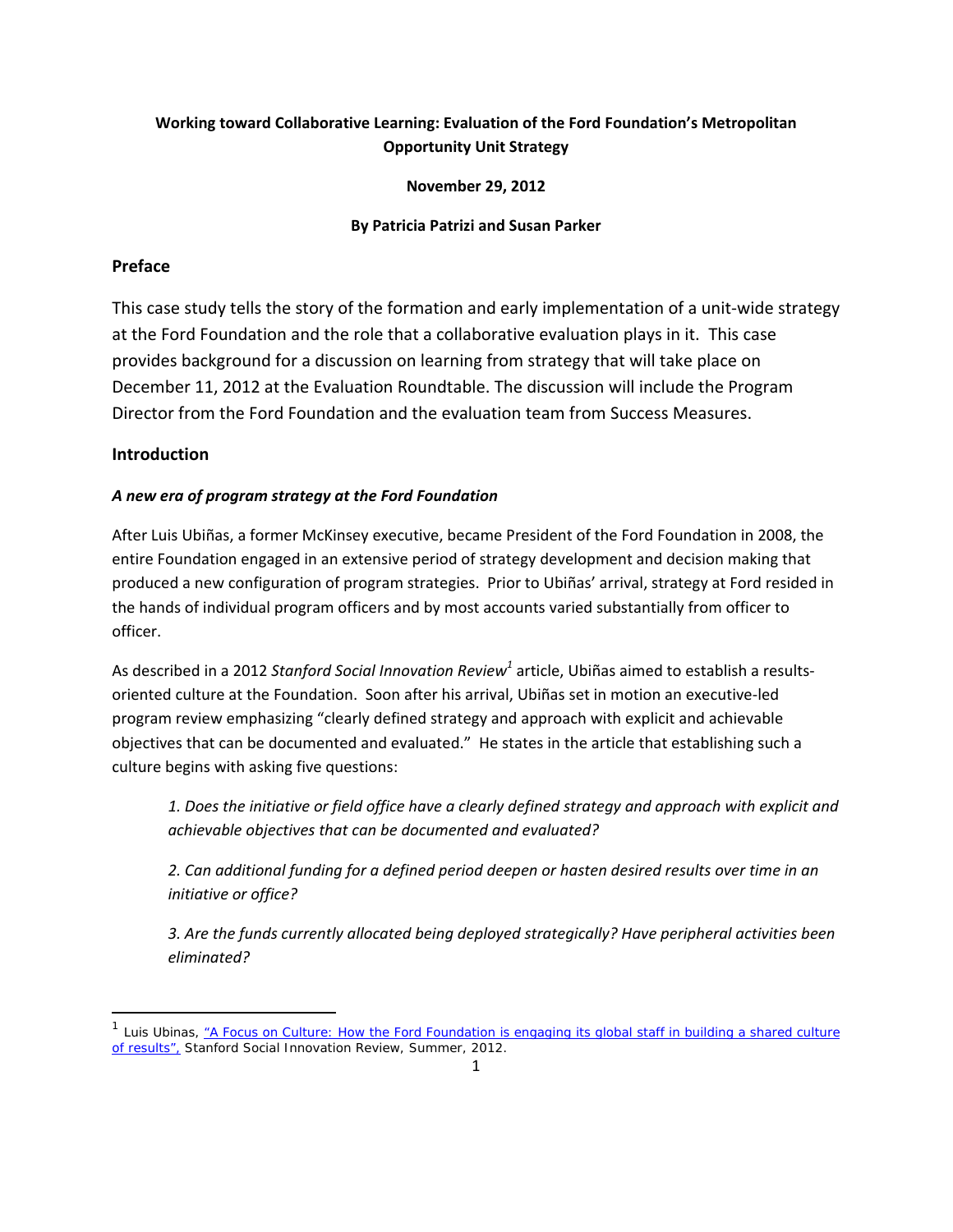*4. To what extent has the initiative team successfully engaged other partners, including other foundations, businesses, and government?*

*5. Is the initiative team strategically using the foundation's non‐grant resources—intellectual, convening, and communications—to pursue the initiative's goals?*

## **A new strategy: from neighborhoods to regions**

With the arrival of the new president, the Foundation's Economic Opportunity and Assets program emerged as four units<sup>2</sup> that Pablo Farias, Vice President of the program sees as "driving access to economic opportunity and asset accumulation." According to Farias, one of these units, the Metropolitan Opportunity Unit (Unit) reflects the Foundation's desire to address "the ways that metropolitan regions shape the opportunities available to low income families for access to good quality jobs and services, and for development of their assets, particularly quality housing."

While new, this strategy builds on lessons from decades of Foundation investment to improve opportunities for poor people in cities; principally through efforts to revitalize neighborhoods and produce quality, affordable housing. According to George "Mac" McCarthy, Director of the Unit, this strategy moment allowed staff to re‐focus their efforts from the neighborhood to the regional or metropolitan level where "most of system changes could be made." With more application of a systems lens, the Unit could address problems that were inextricably linked such as housing, transportation and jobs. McCarthy also wanted to break down "silos" among organizations that have the same overall goals but rarely work together, including those that focus on community organizing, civil rights and community development.

In May 2010, the Ford Foundation announced a \$200 million, five‐year program in nine metropolitan areas<sup>3</sup> "to help transform the way cities, suburbs and surrounding communities grow and plan for the future."<sup>4</sup> The strategy is implemented through three initiatives that are to work together to achieve Unit outcomes through a systems approach.

McCarthy describes the initiatives as:

 *Expanding Access to Quality Housing,* through strategies that expand tenure and finance alternatives and build better systems that deliver and finance affordable homes at scale;<sup>5</sup>

<sup>&</sup>lt;sup>2</sup> These thematic units, as they are called are: Quality Employment, Financial Assets, Metropolitan Opportunity and Natural Resources.

<sup>&</sup>lt;sup>3</sup> Those areas are: Atlanta; Boston; Brownsville, Texas (Lower Rio Grande Valley); Denver, Detroit; Minneapolis-St, Paul; New Orleans, San Diego and San Francisco.

<sup>&</sup>lt;sup>4</sup> Helping America's Metropolitan Regions Build Prosperity and Expand Opportunity: Press Release, May 10, 2010. <sup>5</sup> Tenure refers to the length of time that a homeowner needs to stay in a home to qualify for a particular financial product or mortgage to begin to gain equity in the property.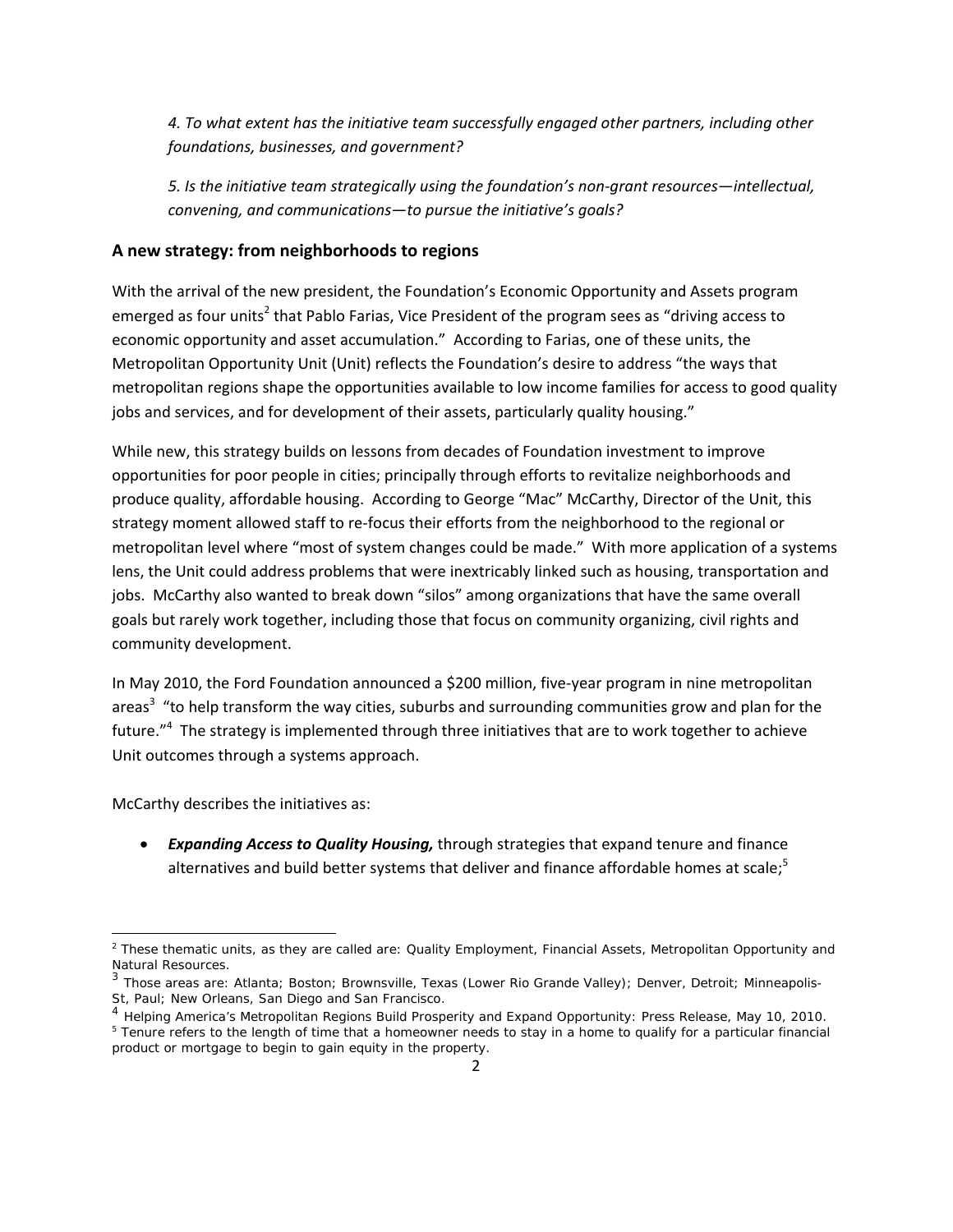- *Promoting Metropolitan Land‐Use Innovation,* through innovative land use strategies, inclusive community planning, and new regional systems to accelerate re‐use of vacant and abandoned property;
- *Connecting People to Opportunity* by supporting more integrated and inclusive economic development policies that lead to an increased supply of affordable housing in opportunity‐rich areas or proximate to public transit, greater job opportunities for low‐income workers, and smarter public investment that results in better regional economic performance.

The approach is meant to "integrate affordable housing, transportation and land‐use policies to foster greater access to economic opportunities for all residents of metropolitan areas and to promote more equitable economic growth."

In addition, the Unit's work reflects a set of values related to equity and inclusion that guide their investments and influence the outcomes chosen. These values include:

- The belief that social and economic exclusion of large portions of local populations imposes significant costs on all citizens and diminishes regional economic performance;
- An understanding that philanthropic resources should not substitute for public expenditures;
- The view that making metropolitan regions equitable, sustainable, and prosperous will require coordinated effort across the public, private, and civic sectors;
- A commitment to participatory planning that engages citizens in informing and making the decisions that shape the places in which they live and work; and,
- A commitment to transparency and accountability of both the public and private sectors.

It is important to note that the scale of the strategy is substantial with the Foundation providing support to anywhere from three to twelve grantees in each of the nine metropolitan areas where the Unit works. Ford also supports approximately 60 national grantees that help to facilitate the work in the regions, provide research, and give assistance to grow effective models. While the Foundation has supported some of these organizations for years, others are new grantees.

## **The need to inform strategy, foundation leadership and grantees**

According to Farias, a central premise of Ford's new approach was that initiatives would define the core unit of strategy development, results tracking and resource allocation. At the same time, initiatives were "expected to address complex challenges of social change linked to the Foundation's social justice mission and not be limited to narrow interventions. This required an approach based on formulating a theory of change to define the outcomes expected and the role of different strategies in a social change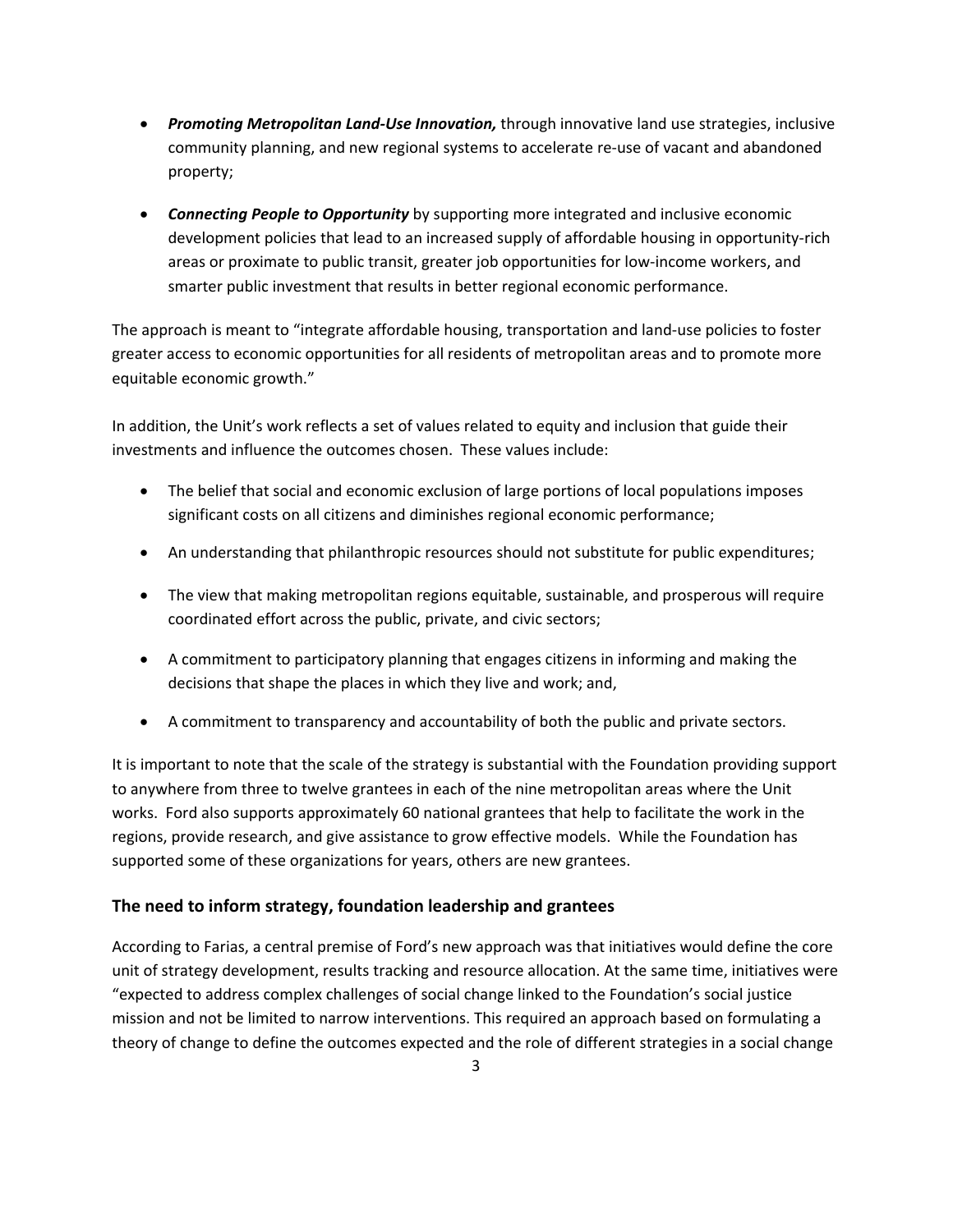process. It also required developing a monitoring framework based on clusters of initiative activities, capable of integrating multiple sources of information and of evolving over time."

As the leader of the Metropolitan Opportunity Unit, McCarthy knew that he needed to be able to demonstrate progress.<sup>6</sup> "We need evidence to show impact," he said. "If we don't have ammunition to make a case then I can't bring resources to the space." McCarthy and his team provide this evidence on a yearly basis to address the question: how do we know that we are making progress? He said he wants to be able "to provide tangible evidence that we are making real progress toward achieving our longterm objectives." McCarthy goes on to say that while "the evidence needs to be observable, verifiable, and linked directly to the logic model that we have adopted to drive our impact, the results we report could be quantitative or qualitative."

Rather than a traditional evaluation, McCarthy wanted an evaluation that would provide ongoing feedback to help inform the Unit's strategy, assist grantees in doing their work, and offer information for learning to both program officers and to the organizations carrying out this work.<sup>7</sup> As a well-versed consumer and an evaluator in his own right, he speculated: "if we look at evaluation as some external thing that we do, then it won't be used by the field. If the people who are actually going to use it were engaged in processing and learning—then it would be better." To do this, McCarthy reached out to Success Measures, <sup>8</sup> a social enterprise<sup>9</sup> that specializes in participatory, outcome-focused evaluations "to help us develop a more formal evaluation of our work."

McCarthy and his colleagues wanted an evaluation to provide "real‐time feedback" that could contribute to making adjustments in the program's strategy and more effective use of resources. "I

<sup>6</sup> Elaborating on Foundation expectations, Farias states: "A first step in this process was to define the core elements of an initiative and establish a framework for tracking their development, including defining goals and objectives, a theory of change, a monitoring and evaluation framework, resource needs and partnerships. This process established an annual cycle of reporting of emerging results as a tool to promote learning and adjustment of strategy, and to inform resource allocation decisions. This annual cycle of monitoring activities was expected to be complemented by periodic evaluations designed to fit the trajectory, approach and evidence needs of each initiative."

<sup>7</sup> McCarthy speaks with some authority on this subject, having been an evaluator of congressionally sponsored programs. Prior to joining the Ford Foundation in 2000, he worked as a senior research associate at the Center for Urban and Regional Studies at the University of North Carolina at Chapel Hill and was a professor of economics at Bard College. As a program officer at Ford, he sponsored numerous evaluations that were fairly traditional in design, method and execution.

<sup>8</sup> Success Measures was formed in 1997 as a collaboration of community development practitioners, national nonprofit organizations, researchers and funders in the community development field. It has supported 350 community-based organizations and 28 of their funding and intermediary partners to evaluate a range of strategies and programs. In addition, Success Measures has trained more than 900 community development professionals to conduct evaluations using its methods and tools. In 2004, NeighborWorks America acquired Success Measures. The social enterprise now also serves NeighborWorks' network of 240 community-based nonprofits as well as other organizations.

 $9<sup>9</sup>$  A social enterprise is a revenue-generating business that aims to achieve social, cultural, community, economic or environmental outcomes.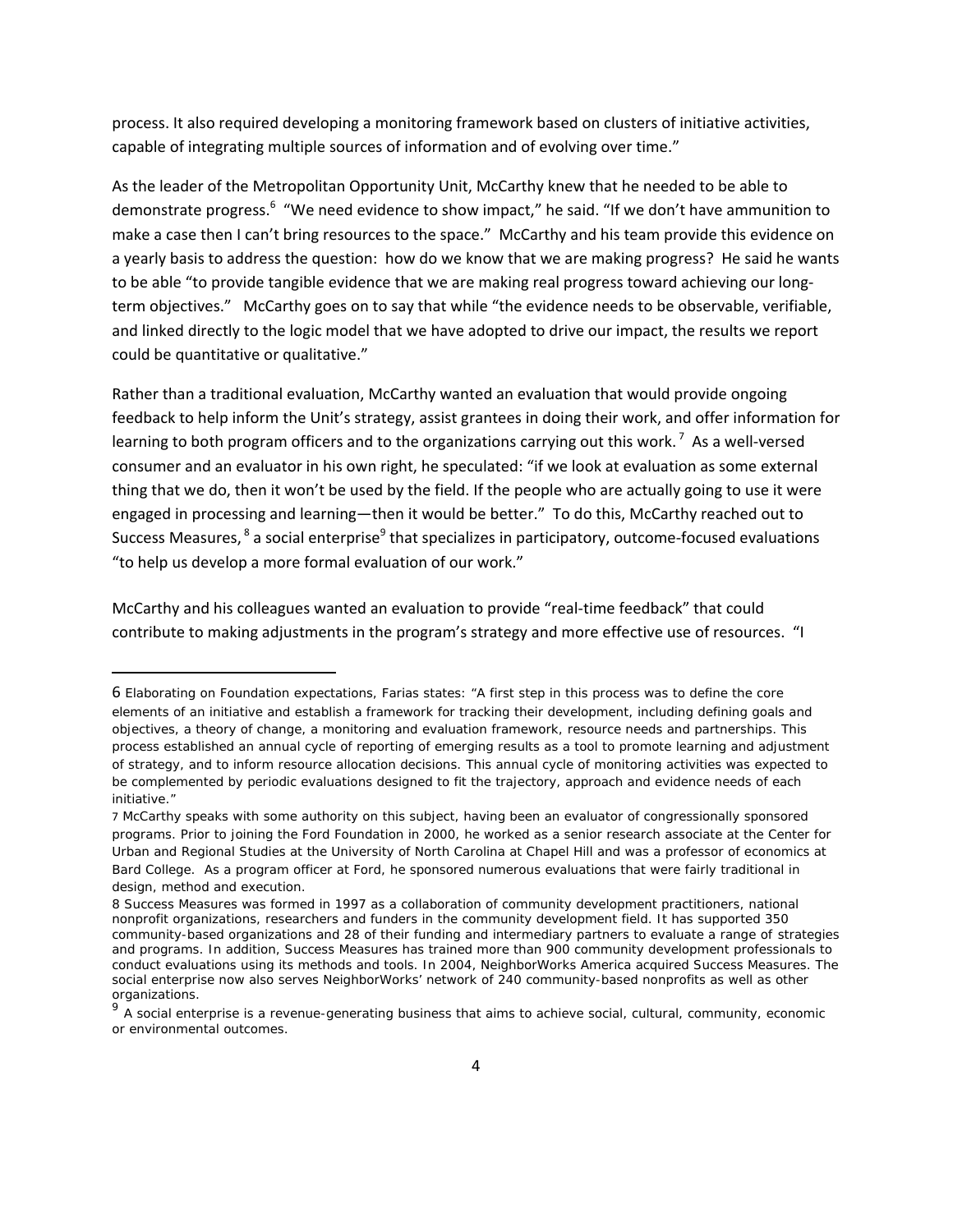don't really believe that these deep quantitative evaluations are of assistance in philanthropic work," McCarthy said. "More often than not, they are used to justify how you spent your money but they are not useful in advancing your work. They don't provide you with timely feedback to make real‐time adjustments in strategy to make your work more productive, particularly the kind of work that is intended to create social change."

"We recognize that any impacts on a metropolitan region will happen over a long time horizon," said Amy Kenyon, Program Manager of the Unit. "We wanted to create an evaluation that would help us learn along the way. We wanted to learn how these tools were being adopted in different metropolitan regions. Are grantees having success in creating those policies to develop a more equitable region? What are some of the things we didn't think about or unintended consequences?"

According to Maggie Grieve, Director of Success Measures, the Unit made a strategic decision to work this way. "By fully engaging grantees, the Unit sought a more complete analysis of the dynamics in the regions they are supporting and evolve their understanding of the organizational strategies, public policies and development investments that are stimulated and leveraged by the Foundation's grant making," Grieve said.

## **Implementing a Collaborative Evaluation**

In this process Success Measures is working with six $^{10}$  of the Unit's nine metropolitan regions. The goal is to pilot and improve the approach and soon expand it to all nine regions. The major elements of this collaborative evaluation include the following:

- Helping Foundation staff articulate their theory of change, solicit grantee input and continue to refine it as needed over time;
- Developing a trust-worthy framework to represent the meaning "of place" for each metro, built upon rich data and information from multiple sources;
- Developing and implementing participatory processes to enlist grantee and program staff input and provide feedback throughout;
- Synthesizing and sharing information and documenting progress and learning throughout.

<sup>&</sup>lt;sup>10</sup> The following regions are part of the evaluation: Boston, Denver, Detroit, Minneapolis-St. Paul, New Orleans and San Francisco.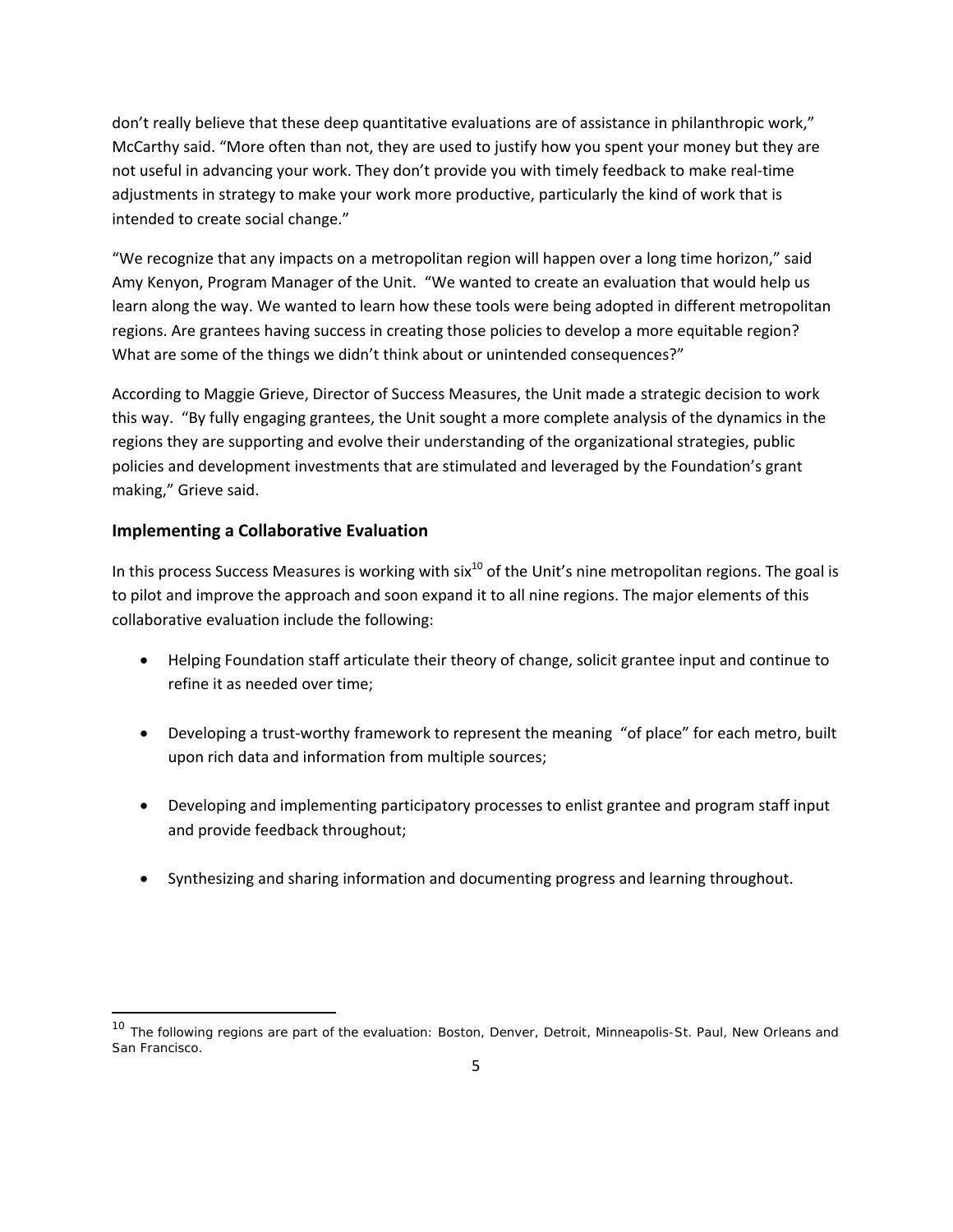## *Helping articulate, inform and refine a theory of change*

Success Measures first role was to help Unit staff develop and articulate the theory of change that could support the Unit work as a whole. McCarthy, recalling the work with Success Measures, said that the work began with a "deconstruction and reconstruction of our own early theory of change."

The work produced a theory of change graphic (see Appendix 1) that outlines: the Foundation's Initiatives through which funding flows; the major approaches supported; interim indicators; and medium and long‐term outcomes as well as overall Unit outcomes. The Unit outcomes associated with the strategy are:

- Stronger regional economic performance resulting from equitable and inclusive strategies;
- Empowered and engaged low‐income residents who shape decisions related to housing, transit and land use in their communities and regions;
- Reduction of spatial inequality and racial justice inequalities that underpin it so that low-income people can build long‐term assets and use them as a pathway out of poverty.

When asked about the ambitious nature of the Unit outcomes, Jessica Anders, Research and Evaluation Manager at Success Measures, explains that these outcomes serve as a "net to capture the activities and directions of different places." She goes on to say that the Unit "does not expect attribution of outcome progress at this level; rather it operates under the assumption that their investments in the work of grantees *contributes* to progress on outcomes. More specific goals and outcomes are incorporated within each initiative."

McCarthy offers the following examples:

- Quality Housing: increased supply of permanently affordable housing in a metro area;
- Land Use: significant reduction in the volume of vacant and abandoned property;
- Connecting People: a significant increase in the number of affordable transit accessible homes.

There were many inputs to the theory of change and it was characterized by Anders as being highly "emergent." She describes that strategy as "neither a one‐point‐in‐time enterprise, nor one that reflects the work of the Foundation alone. The strategy is a convergence of the opportunities in a Metro, the Unit's funding interest and where their investment can make a difference."

The Unit also aims to fund activities responsive to the context of each region, thereby taking advantage of the unique opportunities and challenges in each place. For example, Detroit and New Orleans have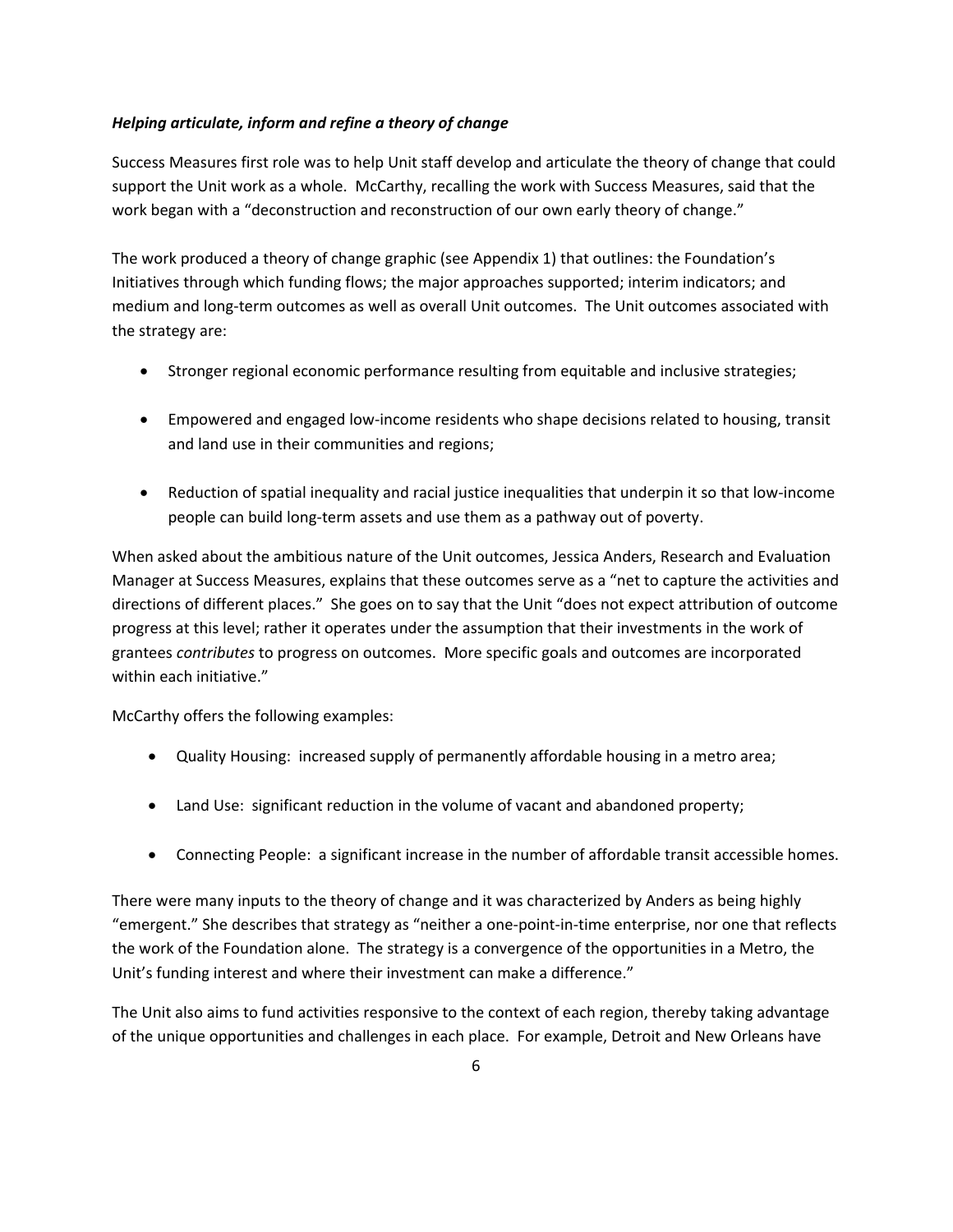given priority to vacant properties strategies because of the importance of that issue in those settings. Ford has helped both cities leverage national grantee expertise to assist with building local vacant property campaigns and establishing local land bank authorities.<sup>11</sup> In the Bay Area, where vacant property is not the prevailing concern, grantees have embraced a strong policy and legal (fair housing) strategy to take advantage of statewide policy opportunities. In this case, Bay Area grantees have parlayed the opportunity that a climate change bill (SB375) affords them to advocate for linking housing and transportation policies in ways that are advantageous to poor people.

On the internal side of the ledger, McCarthy gives Success Measures substantial credit for pushing for more internal integration and reckoning. Seeing the need and opportunity to move away from Ford's past of individual program officer strategies, McCarthy saw an opportunity to forge more linkages not just in the field but within the Unit. Anders describes the theory of change process as serving as a "reflection and focusing point" for the Unit. As new staff joined the team with new skills and perspectives, the theory of change went through many iterations reflecting the evolution of the team. Through this process, Success Measures worked with staff to integrate new ideas and approaches in meaningful ways, usually by asking "how and why" it would advance the theory of change.

McCarthy found this work to be "crucial" in helping staff think through and articulate their goals and how to achieve them. "Without the evaluation we wouldn't have gotten as far as we had in getting it coherent and fixing it and improving it," he said. "Success Measures did this by grilling us constantly. As they presented it back to us, it wasn't as coherent as we thought."

Grantee input from the outset was central to this effort. "We wanted to test our theory of change in participation with our grantees in the field," said Jerry Maldonado, program officer at the Metropolitan Opportunity Unit. "We felt it was important to engage our grantees on the ground to help us think through that and create an active feedback loop so that the data we gather could be fed back to the grantees."

#### *Developing a framework to define place and evaluate progress*

Success Measures was tasked to put together the metropolitan context for each city, which included defining a set of indicators that relate to change across the Unit's three initiative areas (housing, transportation and land use). Anders explains the work in this way: "Grantees told us that to tell their story, we needed to understand their place. The indicators selected were contextual in nature and help

 $11$  Vacant properties are a concern for individuals in neighborhoods because they are often safety concerns. From a market perspective, vacant properties lower property values. Vacant property campaigns seek to bring together sufficient data and mapping to develop a strategy to manage the properties to address both the neighborhood and market concerns. Given the global financial crisis, these must be a blend of short-, medium- and long-term strategies. Through a land bank, cities (or a separate non‐profit agency) can acquire, manage and when able, sell the properties for development.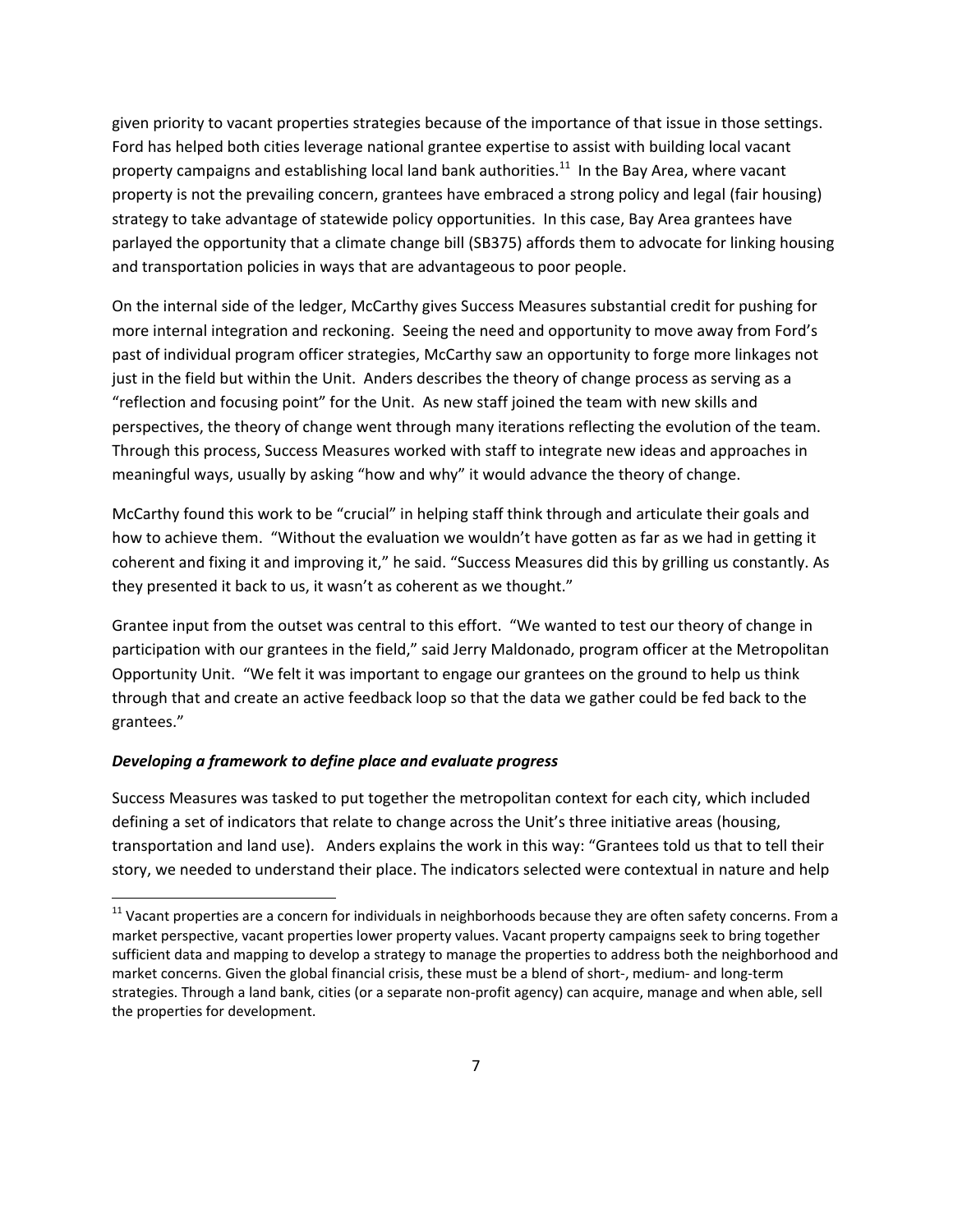describe the place/context for the work. These are different than indicators being collected over time to evaluate the ongoing work."

Success Measures takes the issue of context quite seriously using a broad swath of information to accurately portray the work in each metropolitan area and engaging in extensive review processes to assure that the data and its interpretation feels authentic to the participants. Secondary data are complemented by qualitative information that depicts the socio‐political environment and key policies that the Unit and its grantees have targeted as affecting their ability "to have real impact," Anders said.

Anders emphasizes that grantees want the evaluation to help build understanding "of what it is like to do the work in their region." This meant that Success Measures would need to make data tell a complex story that inter‐relates such things as "racial segregation, proximity of affordable housing to job centers and to transit." It requires them to develop a "deeper understanding of the socio-political environment, both in terms of existing policies that support or hinder the work and also historical issues or current realities that temper this work in a manner particular to the region," she said. Success Measures also conducts periodic key informant interviews , site visits and surveys with grantees to give them an opportunity to describe their projects and reflect on their work.

Due to the depth and complexity of the knowledge needed for this kind of work as well as having to assure that the information is reliable and will be interpreted in context, Success Measures works with others, including:

- National research grantees that provide secondary data (e.g., data on race/ethnic diversity, unemployment, median household income, poverty and housing tenure), and map key indicators.
- Local data partners in each metropolitan region, recommended by grantees, which serve in a range of capacities but function primarily to develop a shared understanding of context that can factor into the analysis of evaluative information. The data partners collect and analyze relevant secondary data— such as on housing and racial segregation and describe local laws, regulations and civic engagement and other factors. Beyond their ability to collect and analyze the information, local data partners must be trusted by the community. Success Measures subcontracts with the local data partners.

#### *Developing and implementing collaborative processes*

One of the most challenging aspects of an evaluation like this is to develop effective ways to ensure active cycles of information sharing and reflection and to do so without overburdening those involved. With trial and error, Success Measures arrived at the following approach: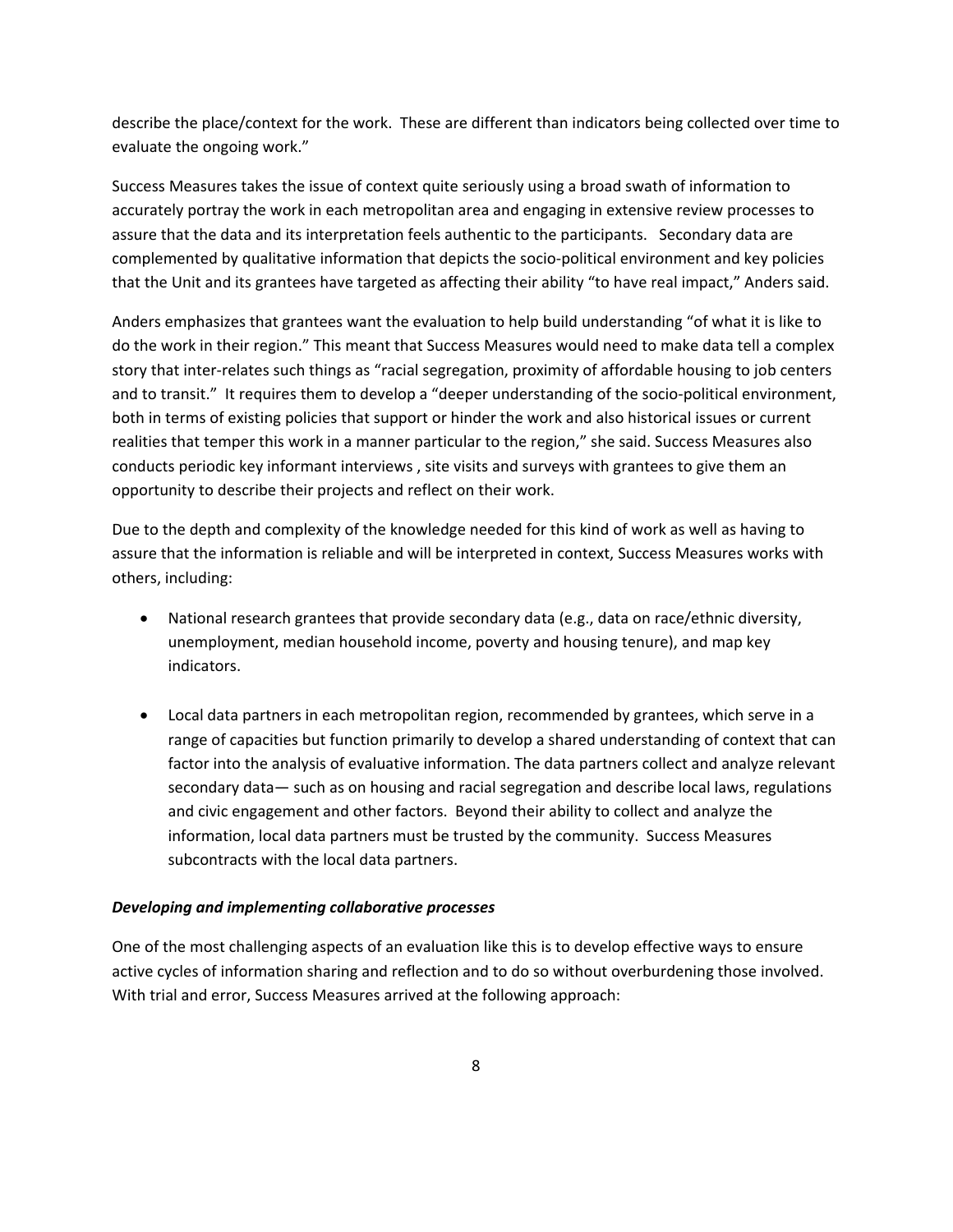- **Ford Foundation staff:** Monthly calls with staff and the Director to reflect on the evaluation and learning from the field. The evaluators also have at least weekly calls with the Unit's program manager, Amy Kenyon and are in frequent contact with staff through emails. Every two to three months Success Measures meets in‐person with staff. The frequency of these meeting increased over time as McCarthy recognized that he needed more timely feedback than the every six month meetings that were originally planned. The frequency of these meetings, however, is tempered by the reality of staff schedules and their actual need for knowledge in light of their own frequent contact with the metros.
- **Metro Grantees**: Success Measures established evaluation advisory groups in each region consisting of representatives from each grantee organization. These groups have bi-monthly phone calls to discuss progress and challenges in the region, their own work and review evaluation products. In these phone calls, grantees provide updates on their work and relationships among the organizations—whether or not they are talking and connecting with another. The extent of contact is driven not just by data collection needs but to ensure an ongoing rapport with grantees to facilitate openness about challenges. The high touch nature of this work is driven in part by McCarthy's sensitivity to the importance of building trust with grantees as staff recognizes that "all data are political," and need to be analyzed in proper context. At the same time, the Foundation and Success Measures recognize the need to keep the demand on grantee time manageable.
- **Peer convening within each region:** Success Measures began its work with peer meetings and will continue these in the metro areas over time. The purpose of these meetings will be to review evaluation results, identify key opportunities, and assess areas of progress and challenges. The meetings are seen as an opportunity for program officers to talk with grantees about shifts in their strategies and views of the region.

#### *Synthesizing and sharing information and documenting learning*

It is no simple task to study, assess or learn from system change. The evaluation must lift its sights beyond grant by grant evaluation and attempt to capture the complex interactions that characterize regions and the relevant actors within them. The evaluation must also keep the Foundation strategy in focus—both the overall strategy and with specific initiatives in mind.

Currently, the written products associated with this work include:

 **A one‐time initial profile of each metropolitan area:** This is a comprehensive portrait of each metropolitan region. The profile surfaces particular challenges that set the stage for work—sociodemographic, economic, opportunity based—and those related to policy and decision making including government structures, roles of agencies and planning bodies. The profiles were done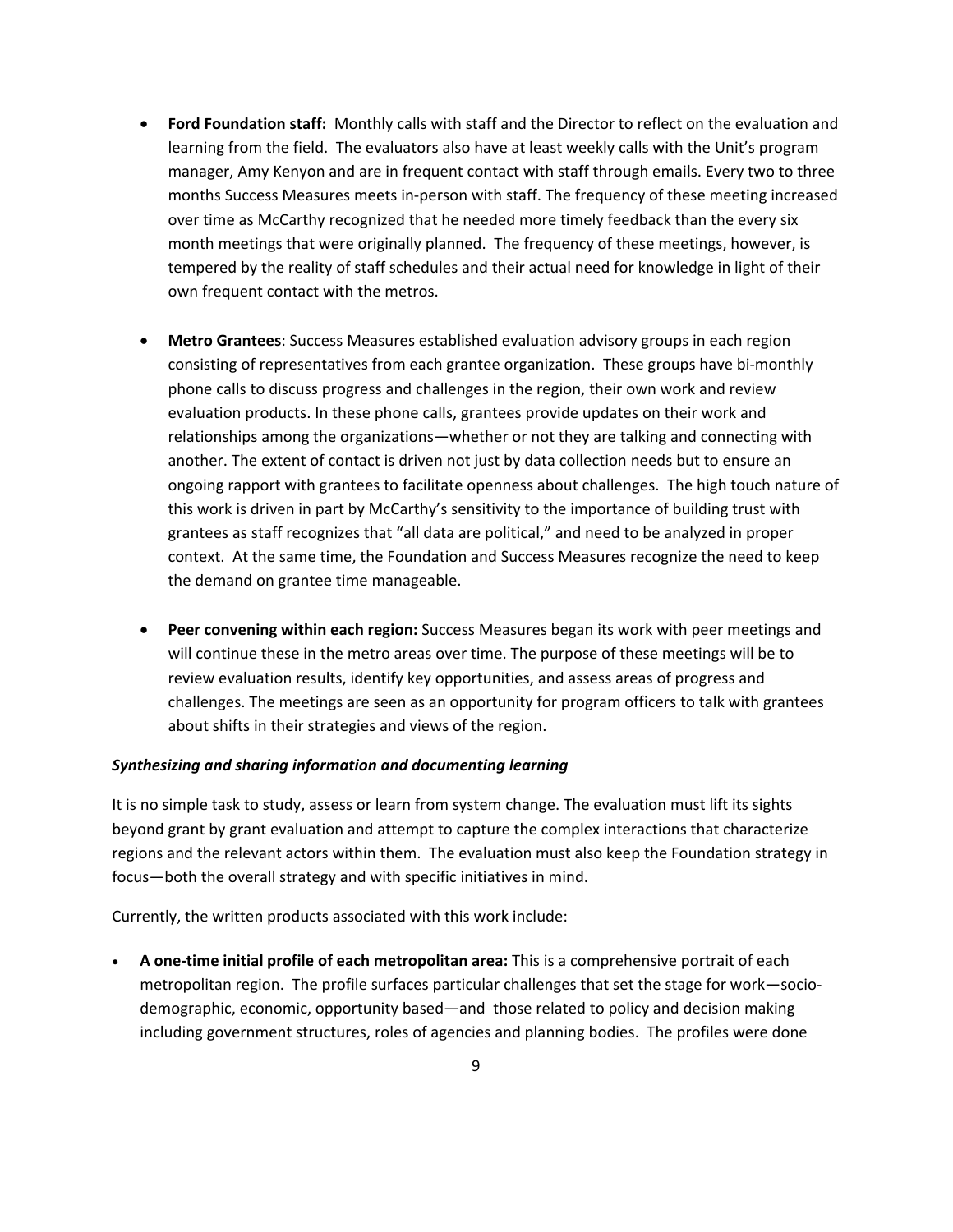using the Unit's framework of equity and inclusion, which means that issues such as racial segregation and other inequities are part of the analysis. The profile describes assets and core grantee directions and objectives. The last part of the report, "Analysis and Learning" provides progress status on substantive milestones achieved and challenges identified by the grantees in the region. The purpose of this product is to create an accurate representation of place. Grantees and Foundation staff were given two weeks to review the document. With few exceptions, grantees took advantage of this opportunity to nuance language and analysis and to ensure that challenges, opportunities and historical influences were appropriately weighed.

- **An annual Metropolitan Evaluation Summary:** This is a brief evaluative report on progress within each region based on the initial profile, updated annually. It was developed to provide information to the Foundation based on analysis of grantees' updates, key informant interviews, site visits and bimonthly evaluation call information to provide an evaluative analysis of grantees' collective progress.
- **Periodic evaluative reports to the Unit:** As part of the early formative phase of the evaluation, Success Measures provides interim evaluation reports via in‐person presentations to facilitate discussions among Foundation staff regarding their evolution, approaches, progress and challenges on outcomes, suggestions for improvement and extensive profiles on each metro.
- **Annual program officer summaries:** During the interviews and data collection, grantee concerns emerged that were inappropriate for a public report shared among grantees, but important to be shared with the Unit. Originally formulated as a formal report (6‐10 pages), this has now become a shorter "memo" to program officers s for each of their assigned metro areas.

With some experience behind them in this work, Success Measures and the Foundation are working to arrive at the right approach, sorting through how much information is needed for the different purposes of different stakeholders and do so in a timely and effective way.

#### **How is this Approach Working?**

This is a challenging enterprise. While it is clear that the work has yielded direct and observable benefit to Foundation staff and to grantees it requires time and resources and must regularly juggle the perspectives of multiple participants with different needs and expectations. And these needs and expectations change over time as well.

#### **Clear wins have emerged in some areas.** Those wins are:

*The evaluation's effort to help the Unit articulate their theory of change with the benefit of feedback and continuing input from grantees improved the strategy.* Specific elements of strategy came forward that were missing. "One of the things that we always said was important but was not included as explicitly as it could be [in the theory of change] was base building and community organizing as a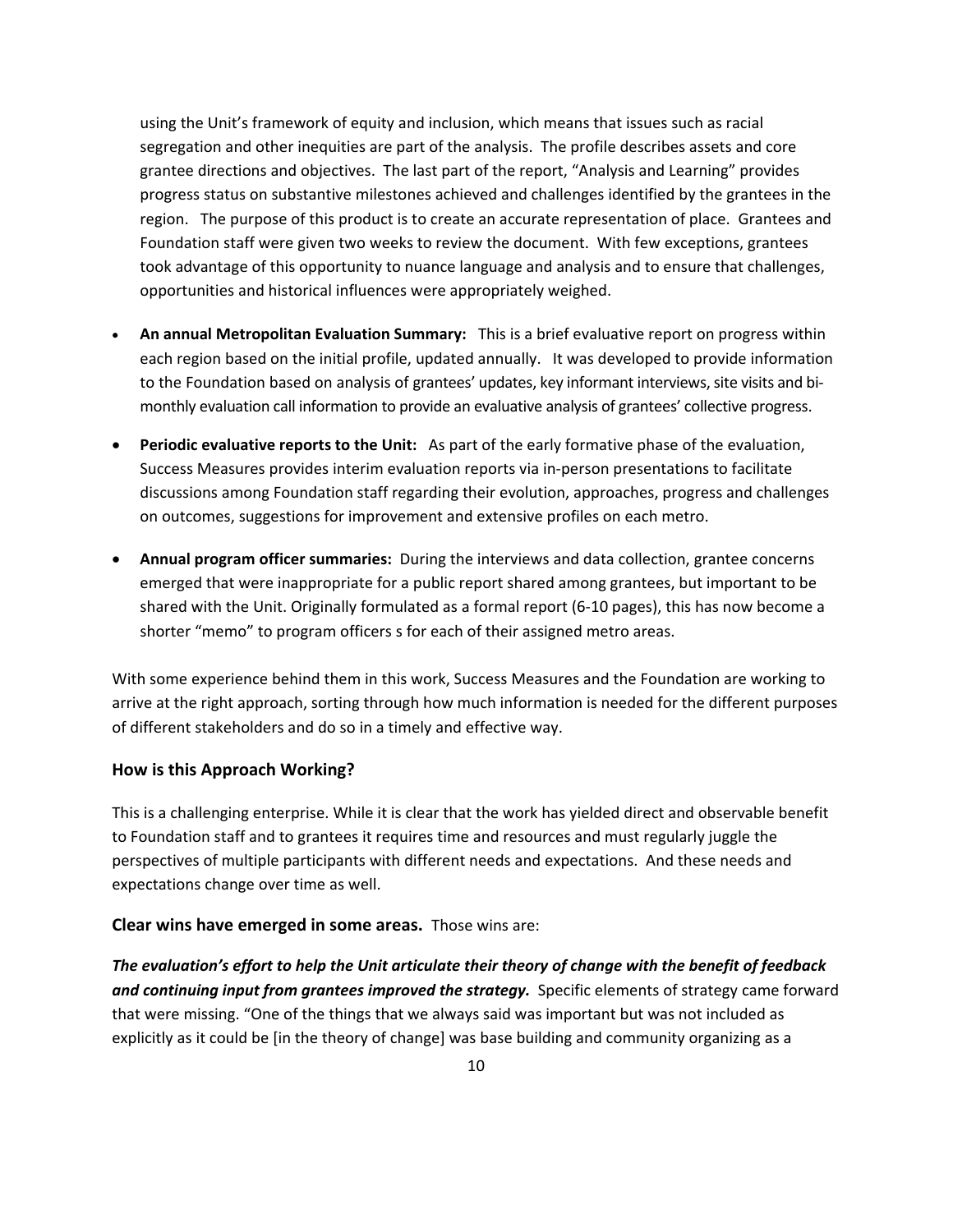foundation for change for low-income people to determine their fate in this," said Lisa Davis, program officer in the Metropolitan Opportunity Unit. In its most recent round of grants Ford put more money into advocacy and coalition building in its regions and into national organizing networks that work on these issues. McCarthy noted that the Unit is using information from Success Measures, coupled with staff members' own observations and interactions in the field, to modify strategies and make them more specific to each region.

#### The evaluation has shed light on how important roles and dynamics were playing out in the field.

"One of the things that has become obvious in the last several months is we had underestimated the importance of HUD's [Department of Housing and Urban Development] commitment to enforcing fair housing regulation and how fundamental that could be in changing the way that we get to one of the outcomes—how to build affordable housing," McCarthy said. "We thought the only tool was inclusionary zoning. We ended up dramatically shifting our orientation. We shifted our priorities in grantmaking strategies to make sure it fostered this. It was Success Measures hearing about it, telling us and it bubbling up to our consciousness."

## *The process of developing the evaluation and selecting measures has pushed discussion between grantees and Foundation staff about the underlying meaning and relevance of the measures*

*considered.* "The process of getting an agreement on relevant indicators and how the data are collected and shared has been the most useful and different aspect of this evaluation," Maldonado said. "Grantees will tell us, 'no, these set of indicators are not useful to us.' There is a whole negotiating process about how data is collected, who analyzes it and who interprets it that has been really illuminating. Success Measures worked with us and grantees to come to a common agreement. It allows us to come to a more rooted common understanding of what is the most useful type of data for advancing our work. That on the ground perspective in place-based work is critically important."

### *The participatory processes of the evaluation have served to advance common vision among grantees.*

For the Foundation's vision to be successful, people and organizations must work together in new ways or perhaps for the first time ever. That is, housing, job creation and transit‐oriented organizations need to see how their efforts connect and can build on each other. Staff point out that these grantees must think about regional solutions, not just neighborhood ones as many have in the past. In some regions, this may mean working without any kind of regional structure for inter‐organizational conversations or for processing the kind of information produced by evaluation. McCarthy and others see that the participatory processes of evaluation are helping people from these different worlds come together to begin to understand these connections.

Illustrating this point, Anders refers to the Metro profiles as important to forging vision not just through their content but in the process of review and agreement. "Collecting the data in the Metro Profile is one piece of the work," she said. "And there is no doubt that the value of putting it together is important. However, putting on paper a shared analysis among grantees—some of whom are direct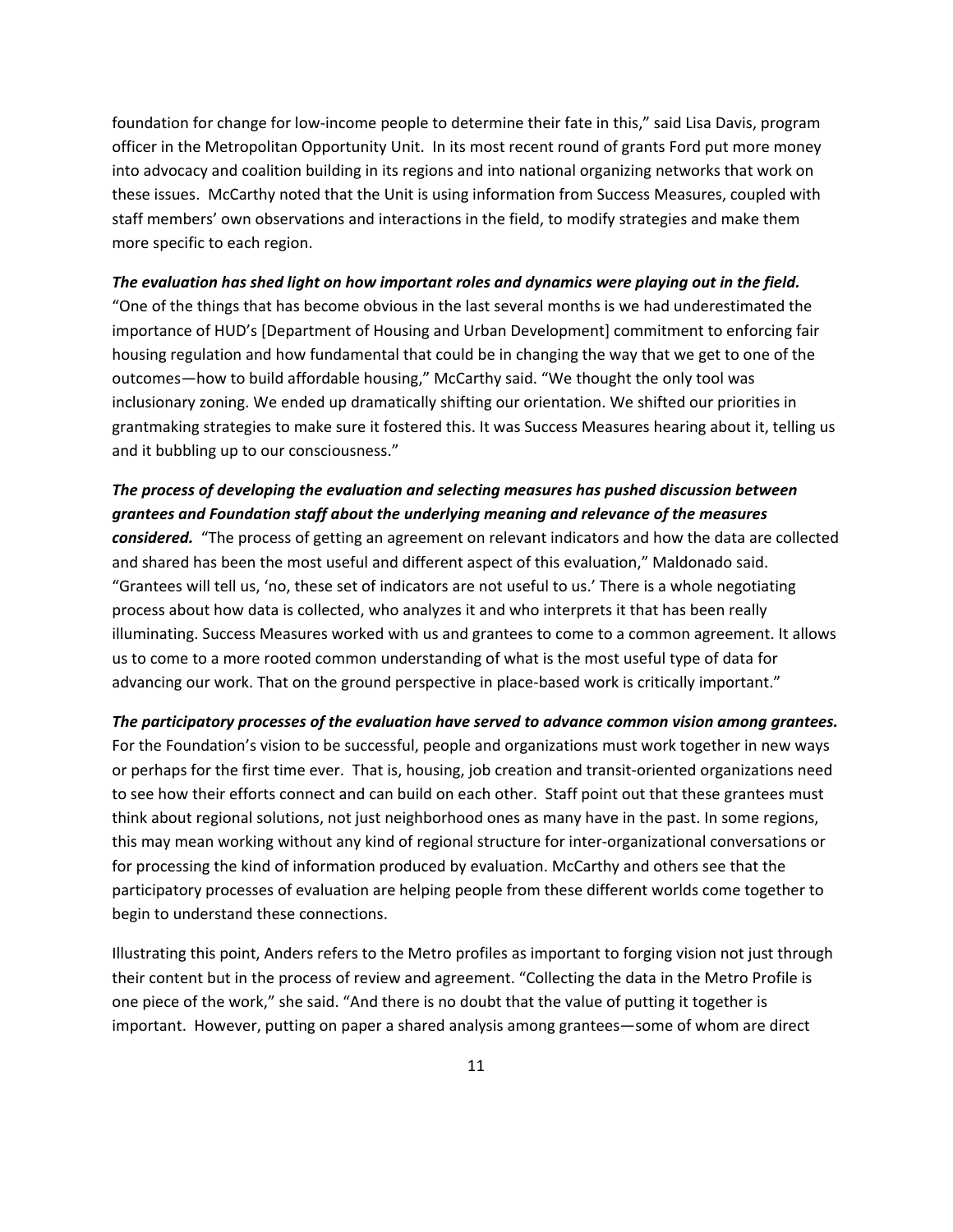partners and sometimes have very different ideas about how to get the work done—is a triumph. Because grantees were asked to comment on the profile, and they all did substantively, it is a story that they all agree is true and is told in their words."

*The reports have become an important way of communicating about what the Unit is doing—to those inside the Foundation and to others.* **"**The most mundane way that the data is used is to report what we are doing," McCarthy said. "I have to do that routinely to talk about progress, headlines, and what we can feature on the website. We need constant content to source into what we are doing."

**Clear challenges are part of this work as well.** Among those challenges are:

*Conveying the purpose and use of the evaluation runs up against traditional ideas about what constitutes "a real" evaluation.* Ford staff face the challenge of explaining the purpose and promise of a collaborative evaluation to their bosses. "It runs counter to the culture of what everyone expects of evaluations," McCarthy said. "You have to be pretty fluent in talking about this, especially to Foundation leaders and trustees. You have to explain that they are not going to get an old‐style tidy little report like the ones I used to submit to Congress." And while grantee participation in the evaluation is high, they are not always clear about how it will inform the Foundation.

*The participants have different ideas about what they want.* One staff person asked: "what tools do we need to use every day to make better grants? I don't know if we have gotten to that yet." McCarthy expressed the hope that many benefits would emerge from the evaluation—including genuine participation, strategic analyses, documentation of the work and evaluative information about the progress of the Metros. Grantees want something that captures what it means to work in their region and that accurately represents their work. A clear consensus is that everyone in the Unit and at Success Measures involved with the work want grantees to get a lot of value out of the endeavor. As one person said, "I know that we are taking some of the grantees' time and we want to deliver something of value and I'm not sure we're there yet." Ford and Success Measures continue to look for ways to give grantees tools to help them convey their work to policymakers and others.

*Information needs change over time***.** "What we thought we needed a year ago is different from what we think we need now and is likely to be different in five years when we look back on this," Anders said. Making this comment as part of broader discussion about the work of program staff and the expertise that they bring to the strategy, Anders discussed the challenge of providing information that can inform program officers who are already extremely well informed. "And it doesn't, nor should it, as they are on-the-ground practitioners." But she notes, that few others in the Foundation share that level of knowledge, and "few will remember the specifics of what was done or why, five years out." Finally, the evaluation must contend with the constant flow of new information and Ford's changing understanding about the Unit's work.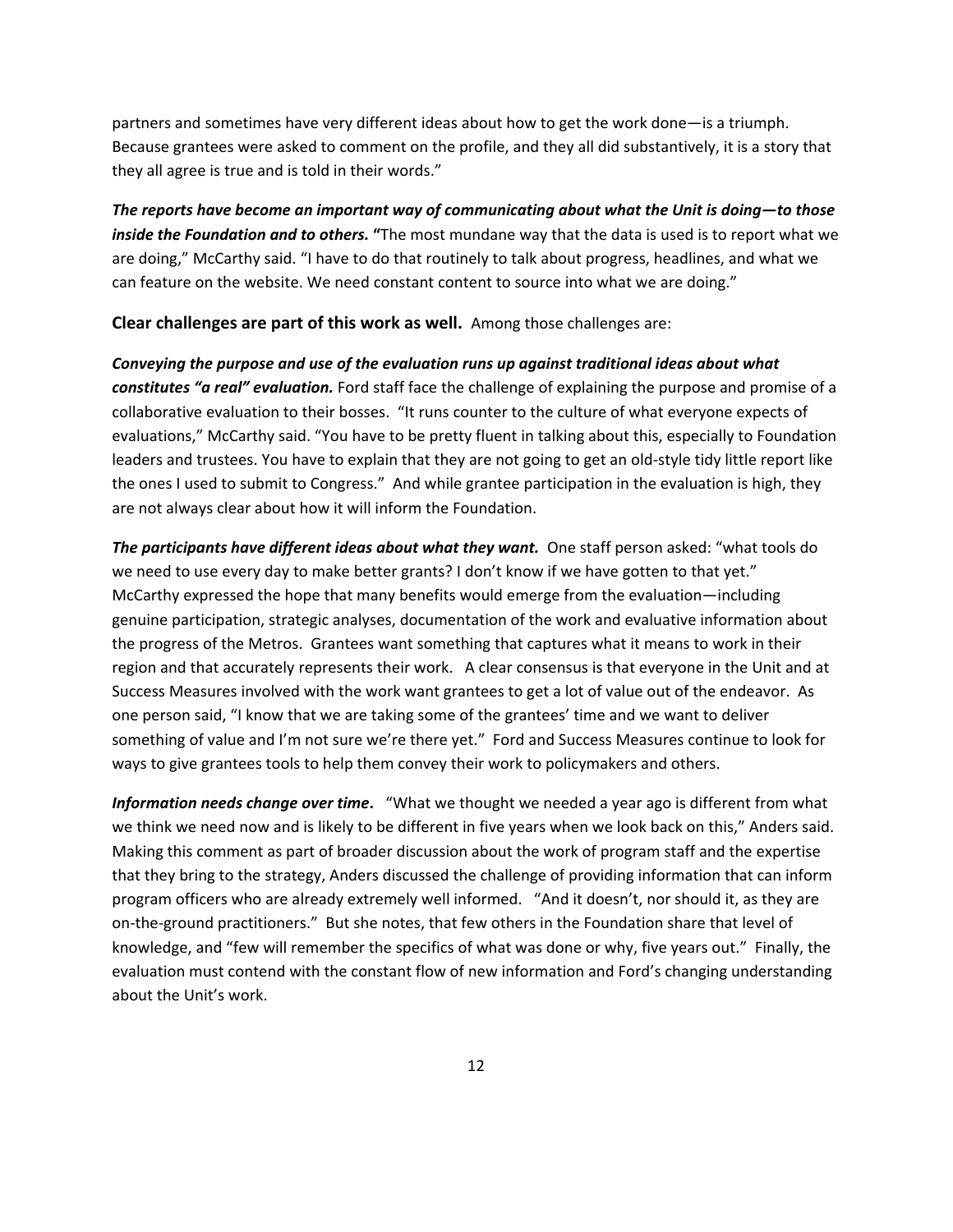#### *Keeping information flowing requires agreements about who needs to do what and when***.**

Collaborative evaluation requires participants to review and comment and delays have occurred. One staff person found the Profile to be too long—in that it is 90 pages and deep with data. Ford staff note that they "have struggled to get information back to grantees," Kenyon said. All parties want to do better on the time it takes to review documents internally before they go out to the grantees.

*Measuring systems change isn't easy.* While the Foundation staff and evaluators have taken great pains to put into place relevant indicators that can measure change, it is still difficult to do so, particularly when seeking systemic change. "We have a huge measurement challenge," one program officer said. "We are trying to sort through secondary data to come up with measures that are meaningful for system change. It's really difficult. You can collect secondary data all day long and still not be able to determine whether you are achieving better access to opportunity for low‐income people."

*Collaborative evaluation is seen as time and resource intensive.* Since 2009 Ford has invested approximately \$1.65 million in the collaborative evaluation. Ford program staff estimate that they spend about one day a month on evaluation-related work. Kenyon, the Program Manager for the Unit, estimates that she devotes about half of her time to overseeing the evaluation work. Several officers raised concerns that that the reports are too long and too time consuming to read. Maldonado sees the tradeoff as worth it. "This is a bit more time intensive process but I think that at the end of the day it allows us to have a conversation about data that adds more value to our grantmaking strategy rather than having information at the end on what worked or didn't work," he said.

#### **Reflecting on this work**

This highly ambitious effort demonstrates many of the features of good work in complex collaborative evaluation as well as the inherent tensions accompanying the approach. The evaluation is large and complex but no more than that of the Unit's work in these nine metropolitan areas. The purpose of this case is to shed light on some of the challenges and what we see as core and somewhat predictable tensions in this kind of work that might not go away. At the Roundtable meeting we will interview McCarthy and the Success Measure staff to explore some of the issues related to strategic learning raised by this case.